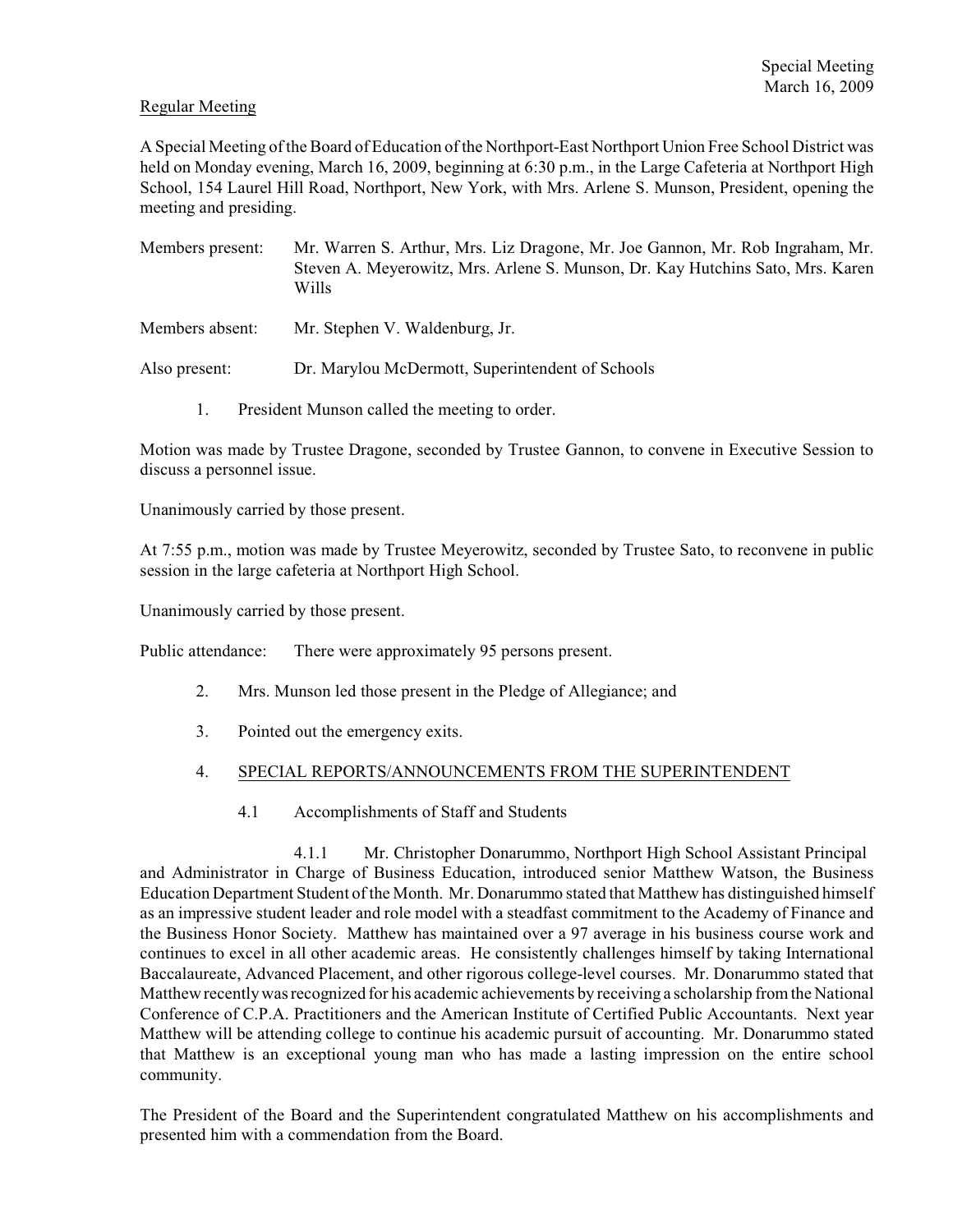Dr. Marylou McDermott, Superintendent, announced that Northport High School Senior Glen Meyerowitz placed first overall in the Junior Science and Humanities Symposium held at Stony Brook University on Saturday, March 7th. In addition to a \$2,000 scholarship award, Glen also received an expense paid trip to the 47<sup>th</sup> National Junior Science and Humanities Symposium Competition in Colorado Springs. Dr. McDermott congratulated Glen and science research teacher, Bryan Horan.

4.2 Superintendent's proposed budget for 2009-2010

Motion was made by Trustee Ingraham, seconded by Trustee Gannon, to receive the Superintendent's proposed budget for 2009-2010.

Dr. McDermott stated in response to questions raised regarding zero based budgeting, that all school districts do some component of zero based budgeting. Teachers, teaching assistants and teacher aides are based on student enrollment and specific student needs; and school supplies and textbooks are based on per pupil allocation which are forms of zero based budgeting.

Dr. McDermott presented a PowerPoint slide which showed the reasons why individual salary codes might not reflect contractual percent increases. The reasons included: 1) increase or decrease in the number of teachers in a program based on anticipated student enrollment, 2) column advancement for teachers on the salary schedule, 3) teachers on leave replaced by lower salaried teachers, 4) protracted contract settlements, 5) fixed salary applied to open positions, 6) not all salaried employees subject to step advancements, and 7) contractual longevity payments.

# 5. DISCUSSION OF SUPERINTENDENT'S PROPOSED 2009-2010 BUDGET

5.1 The Board reviewed the following programs:

0100 Kindergarten Core Education

The Assistant Superintendent for Human Resources stated that the class sizes will remain the same with the reduction of the .5 teacher.

The Superintendent stated that with the additional 30 minutes of instruction the teaching staff will remain the same and there will be two additional lunch aides in each building.

The Assistant Superintendent for Human Resources stated that there is an open position salary for next year. The higher salary is a master step 5 plus 28% for benefits. Once the position is filled the benefits will go back into the benefits code.

It was noted that Pulaski Road Elementary School was building classroom libraries and now that they are established they are able to scale back on their supply expense.

0200  $1<sup>st</sup>$  - 5<sup>th</sup> Grade Core Education

It was noted that the lower class size will continued to be met and the reduction of 6 teachers is based on a decrease in student enrollment

The Assistant Superintendent for Instruction, stated that the reduction of \$135,000 in equipment represents the replacement of playground equipment that is now complete.

- 0300  $6<sup>th</sup>$  Grade Core Education
- 0400 English Education (including Theater Arts)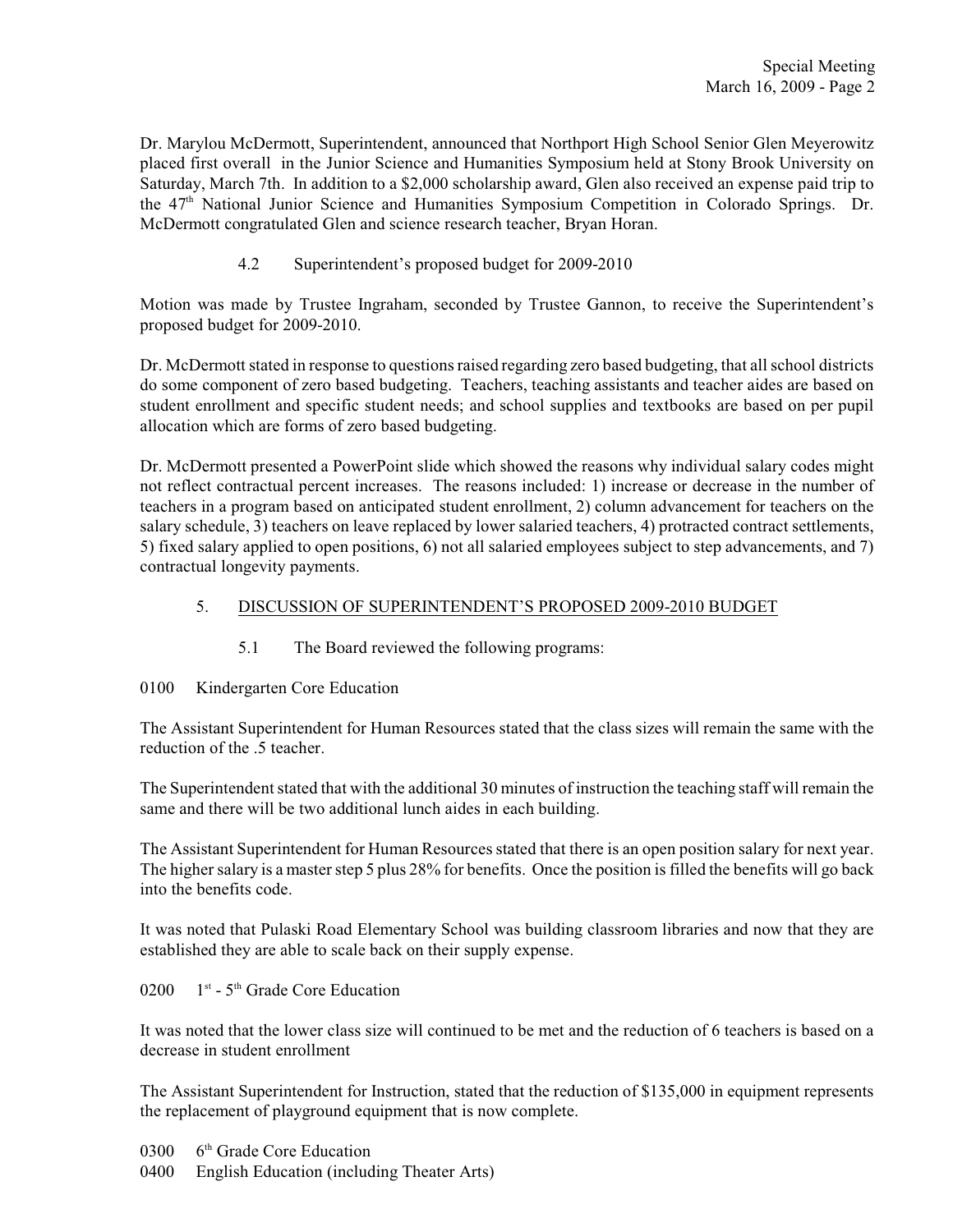## 0500 Social Studies Education

The Assistant Superintendent for Instruction stated, in response to a question regarding districtwide educational supplies, that in grades 1 and 2 they purchased enough geography and social studies materials for first grade to share and now will be purchasing one for each classroom and extending the program into the second grade

It was noted that the 8.21% increase in middle school salaries represents a current part time teacher position which expires at the end of the year and therefore is covered by the open position salary, and that there may be savings realized once the position is filled

0501 Law Education

0600 Mathematics Education

The Mathematics Chairperson stated that Math A and B are being phased out and the District will fully phase in the new regents curriculum of integrated algebra, geometry and algebra 2/trigonometry. Mr. Drance also stated that the District has enough of the state mandated calculators to meet student needs.

0700 Science Education (including Outdoor Education)

It was noted that the student enrollment at the high school is also dropping, therefore the decrease in the number of science and math teachers.

It was also noted that the equipment reduction is due to the postponement of purchasing SmartBoards.

The Director of Art, Media, Computer and Technology stated that this year the District decided that it would be better to have a bandwidth that could support all of the computers in the District as opposed to more computers not enough bandwidth to support them.

0800 World Languages (including Global Communications)

It was noted that the department is researching a grant to move the global communications center from an analog lab to a digital lab.

0900 Reading

It was noted that the increase in the salary code at Dickinson Avenue School is due to a large decrease in grant money which covered several reading teachers salaries.

1000 AIS/Compensatory Learning (including Elementary Summer School)

The Superintendent noted that AIS is now done during the school day at the elementary level which has saved the District over \$60,000 and produced an increase in test scores as well.

1100 Investigate Program

The Superintendent noted that the current first grade model will remain in place.

1200 English as a Second Language

The World Languages Chairperson noted that department typically received Title III limited English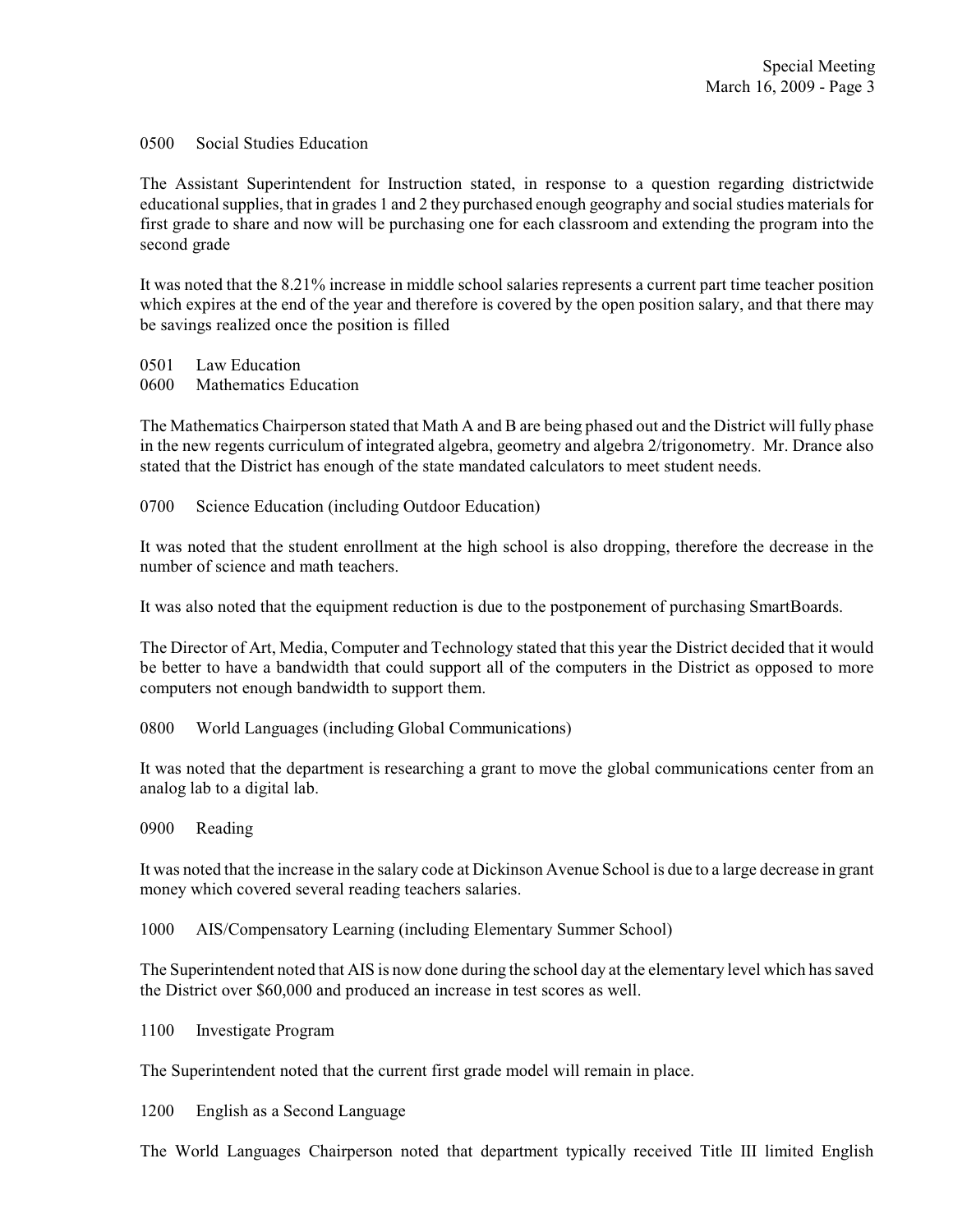proficiency grant money which is used for translators for Regents exams, equipment and the purchase of SmartBoards.

#### 1300 Library/Media Services

It was noted that the salary increase at Bellerose Avenue school was due to a leave replacement returning.

- 1400 Physical Education
- 1401 Boys Physical Education
- 1402 Girls Physical Education
- 1500 Extracurricular Activities
- 1501 Boys Athletics

It was noted that the transportation increases are due to a number of factors including the addition of more contests, the number of teams, and the success of the high school teams.

1502 Girls Athletics

It was noted that the District offered busing for athletes participating in bowling both to and from the bowling alley but parents are picking the students up from the bowling alley.

1503 Boys Intramurals

1504 Girls Intramurals

It was noted that there is a larger allocation at Ocean Avenue School based on special education and Special Olympics.

1505 Co-Curricular Activities

The Superintendent stated that she will provide a detailed report on the clubs at the elementary schools which would state which clubs might be eliminated or consolidated and which ones have a large number of students.

- 1600 Health Education
- 1700 Family & Consumer Sciences
- 1800 Technology Education
- 1900 Business Education

The Assistant Superintendent for Human Resources noted that the original 2008-2009 adjusted budget is high based on 5.9 fte which included the salaries of two teachers that retired. The salary is rolled over into the next year and will be replaced by lower salary teachers.

- 2000 Art Education (including Art & Music Festival)
- 2100 Music Education

It was noted by the Director of Music that the reduction in equipment is part of the shaving process and that no students will be affected by it.

- 2102 Summer Music Program
- 2103 Summer Music Clinic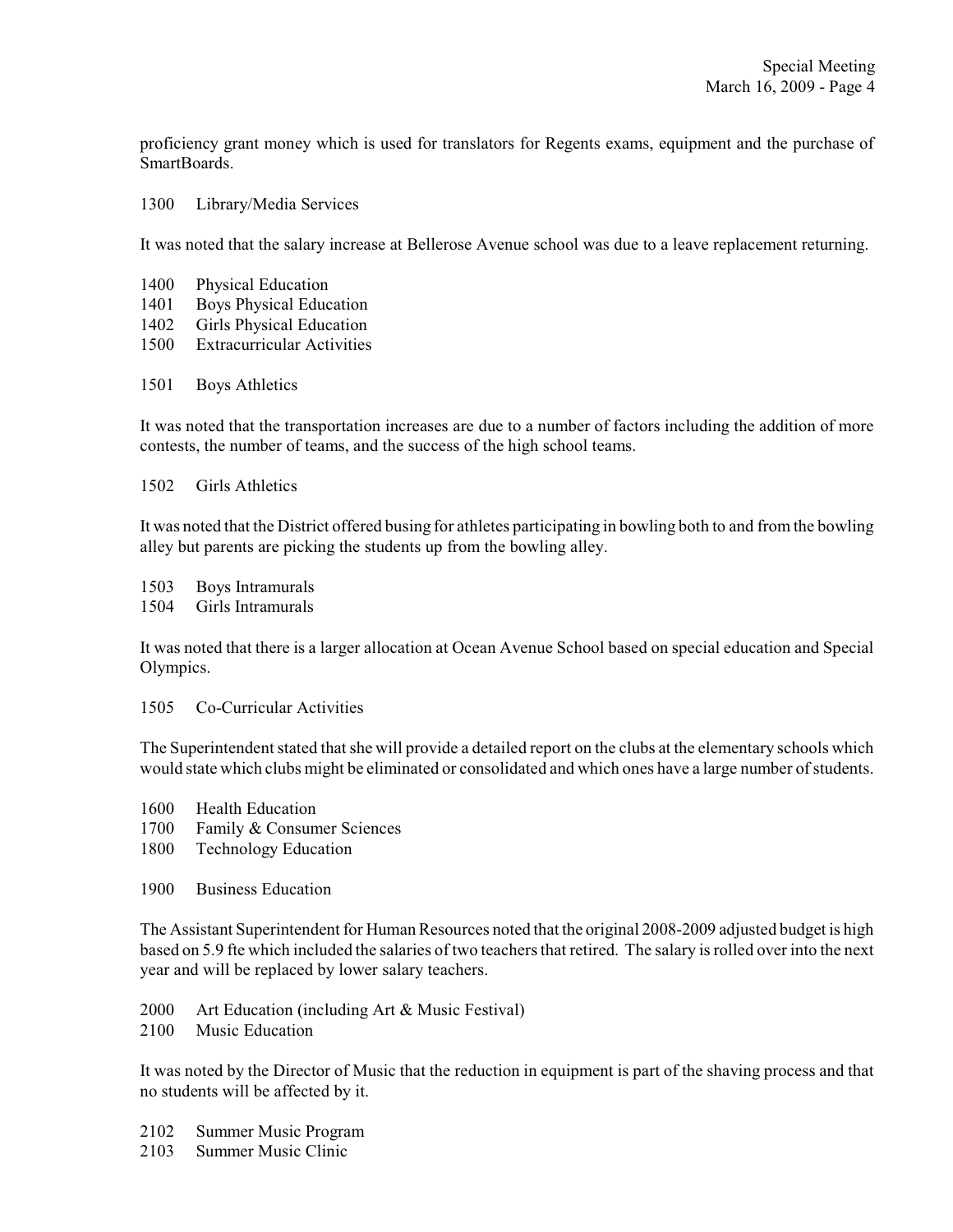- Computer Studies
- High School Program Options
- The Environment Team
- Commons Program
- BOCES Vocational Education

The Assistant Superintendent for Pupil Services noted that the BOCES reduction reflects the number of students and does not reflect a reduction in services.

- Cultural Arts
- Academic Summer School
- Community Services
- Continuing Education
- Recreation
- Driver Education

It was noted by the Director of Community Services that students receive free and reduced lunch are not charged for driver's education and pay half tuition for summer camp. It was also noted that the tuition for driver's education has not been raised.

- Public Information
- Community Support

It was noted that the reduction in the community support code is to equalize payments between the YDA and the YMCA, The Place with no loss in terms of services to students.

A request was made by the Board to be provided with a list of the services that the agencies provide.

- Staff Development
- UTN PDC
- NASA PDC
- Professional Achievement
- In-Service Education
- Instructional Leadership
- Elementary Instructional Leadership
- Middle School Instructional Leadership
- High School Instructional Leadership

A Board member requested a breakdown of the salaries at the middle school and high school levels.

Districtwide Instructional Leadership

It was noted that the additional BOCES expenditures are for state mandated costs and mandates from No Child Left Behind. The bandwidth expense is also reflected in the code.

- Instructional Support
- Elementary Instructional Support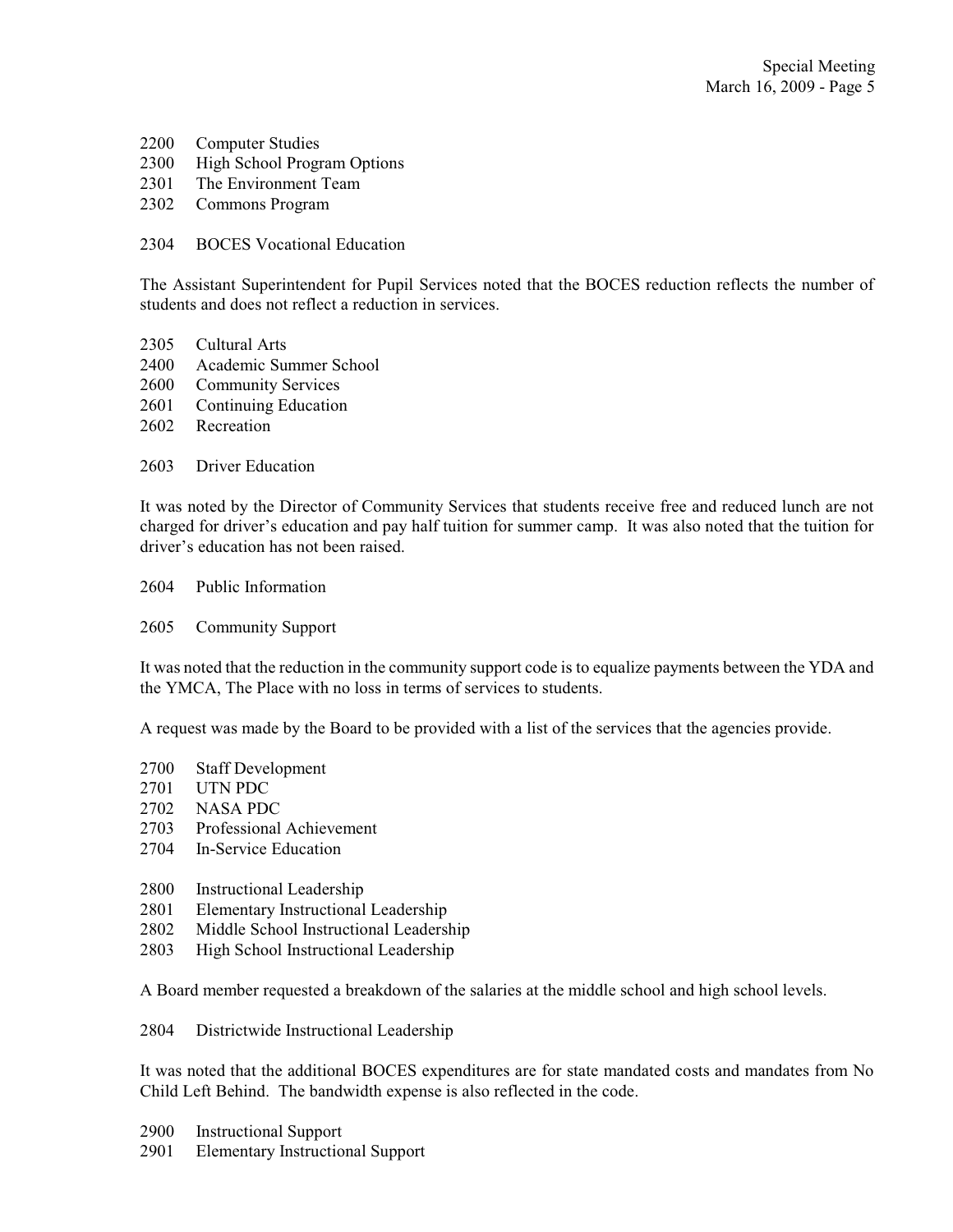It was noted that the reductions in the field trip codes are due to the use of in-district buses, not a reduction in the number of field trips.

2902 Middle School Instructional Support

It was noted that the large percentage code increase is due to a transfer from one overtime code to another.

2903 High School Instructional Support

It was noted that the decrease in the field trip code was due reschedule of field trips and the use of in-district buses.

2904 Districtwide Instructional Support

It was noted by the Assistant Superintendent for Human Resources that the increase in codes are due to salaries not determined for employees not covered by contract as the dollar amount starts off high and is depleted as the year goes on through transfers to other codes.

- 3000 Non-Public Education
- 3001 Non-Public Textbook Expense
- 3002 Non-Public Health Services

It was noted that the contract services provided are for health services provided to non-public school students including nurses, psychologists, speech therapists, and social workers.

- 3100 Special Education
- 3101 Special Education/In-District

It was noted that one of the administrator salaries is paid through a grant.

3102 Tuition - Private Schools

It was noted that the increase in the contract services codes are due to the anticipated number of children in private school requiring services.

3103 Tuition & Services - BOCES

It was noted that Western Suffolk BOCES runs the special education placement of approximately 60 to 70 students each with individual services.

3104 Tuition - Public Schools

Motion was made by Trustee Meyerowitz, seconded by Trustee Sato, to discontinue discussion of the remaining budget items until the Board meeting of March 30, 2009 and to move forward and consider the business items on the agenda this evening.

Unanimously carried by those present.

## 6. SUPERINTENDENT'S REPORT, GENERAL - FOR BOARD ACTION

Motion was made by Trustee Meyerowitz, seconded by Trustee Sato, to approve all items under 6.1 and 6.2: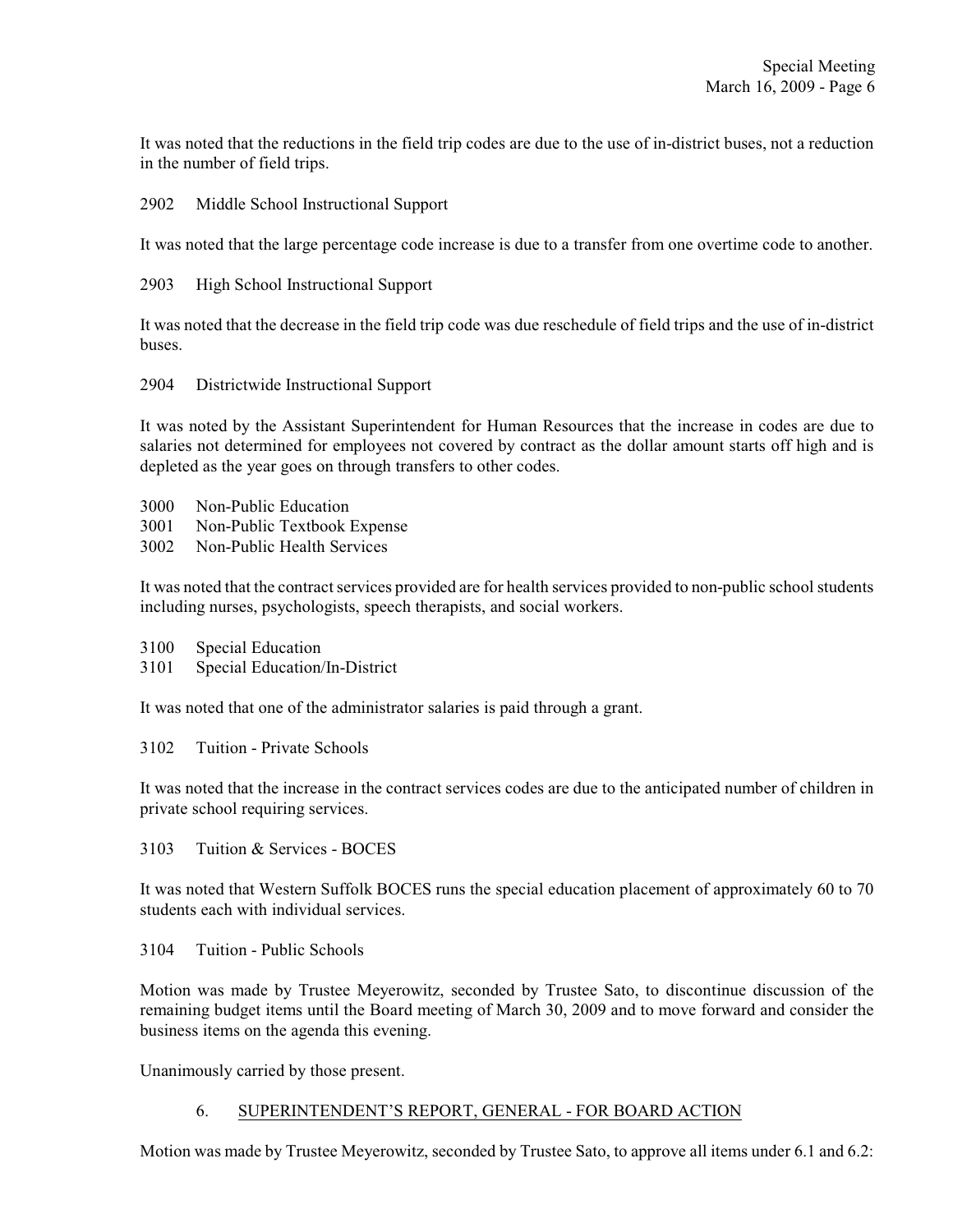6.1 Personnel Schedules, each dated March 16, 2009, and each attached and made part of the official minutes:

| Schedule A - Certified Staff                |
|---------------------------------------------|
| Schedule B - Non-Instructional Staff        |
| Schedule C - Salary Transfers               |
| Schedule D - Extra Pay                      |
| Schedule J - Committee on Special Education |
| Schedule K - PDC NASA                       |
| Schedule L - PDC UTN                        |
|                                             |

The President of the Board announced the retirements of Theresa DeRosa, Clerk Typist, Central Office, and Mary Ciavarella, Teacher Aide, Ocean Avenue School.

6.2 Approving the following resolution:

"BE IT RESOLVED, that in accordance with Board Policy and State Regulation, the Board of Education approve the appointment of James McKeever to serve as Impartial Hearing Officer for the purpose of conducting an impartial hearing in accord with Policy 4321, Program for Students with Disabilities Under IDEA."

Vote on Trustee Meyerowitz's motion to approve all items under 6.1 and 6.2 was unanimously carried by those present.

Motion was made by Trustee Meyerowitz, seconded by Trustee Sato, to approve item 6.3.1 but amending the 3<sup>rd</sup> paragraph, last sentence to read: *"In addition, the District will insure that no asbestos abatement projects shall be undertaken in a District building while students or staff are present in any portion of the building."*

6.3 Receiving for a first reading the following policy:

6.3.1 #8110.0, *"Hazardous Waste and Handling of Toxic Substances"*

Vote on Trustee Meyerowitz's motion to approve item 6.1.3 with amendment was unanimously carried by those present.

## 7. SUPERINTENDENT'S REPORT, FINANCIAL - FOR BOARD ACTION

Motion was made by Trustee Meyerowitz, seconded by Trustee Dragone, to approve all items under 7.:

7.1 Taking specified action on the following BIDS:

## EDUCATIONAL

- 7.1.1 Award Medical Supplies and Equipment
- 7.1.2 Award Science Supplies and Equipment
- 7.1.3 Award Technology Supplies and Equipment
- 7.2 Approving the following change orders:
	- 7.2.1 Change Order No. 1, Northport Middle School, SED No. 58-04-04- 03-7-999-003, increase in the amount of \$2,039.77
	- 7.2.2 Change Order No. 2, East Northport Middle School, SED No. 58-04- 04-03-7-999-003, increase in the amount of \$3,454.02